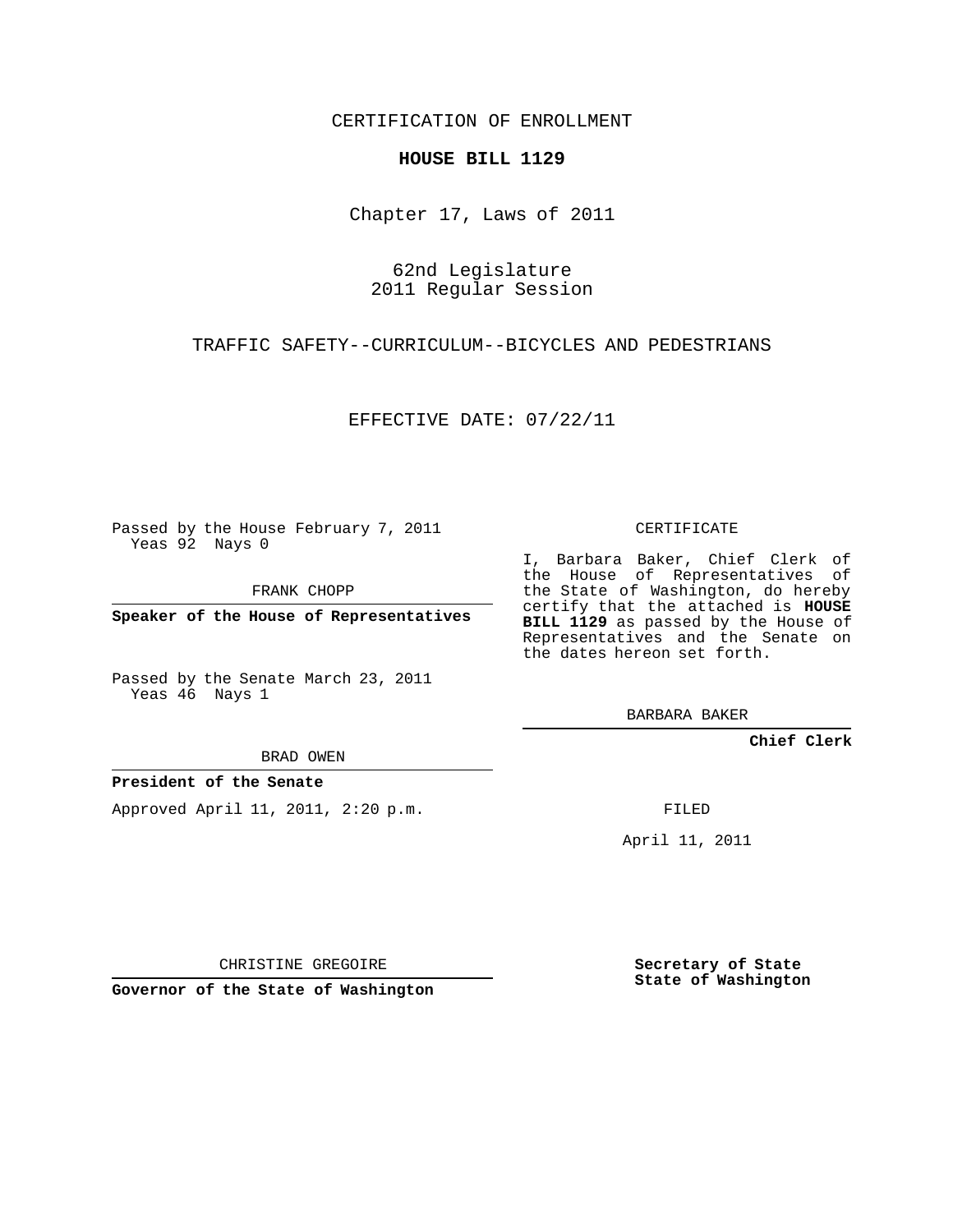## **HOUSE BILL 1129** \_\_\_\_\_\_\_\_\_\_\_\_\_\_\_\_\_\_\_\_\_\_\_\_\_\_\_\_\_\_\_\_\_\_\_\_\_\_\_\_\_\_\_\_\_

\_\_\_\_\_\_\_\_\_\_\_\_\_\_\_\_\_\_\_\_\_\_\_\_\_\_\_\_\_\_\_\_\_\_\_\_\_\_\_\_\_\_\_\_\_

Passed Legislature - 2011 Regular Session

**By** Representatives Klippert, Liias, Billig, Rolfes, Fitzgibbon, Reykdal, Ryu, Finn, and Moscoso

**State of Washington 62nd Legislature 2011 Regular Session**

Read first time 01/12/11. Referred to Committee on Transportation.

 AN ACT Relating to a bicycle and pedestrian traffic safety curriculum; adding a new section to chapter 46.83 RCW; and creating a new section.

BE IT ENACTED BY THE LEGISLATURE OF THE STATE OF WASHINGTON:

 NEW SECTION. **Sec. 1.** The legislature finds that a number of cities and counties in the state of Washington conduct traffic schools or traffic safety courses for persons cited for traffic infractions or traffic-related criminal offenses as a condition of a deferral, sentence, or penalty. The legislature recognizes that since driver education programs have only recently been required to provide information about how to drive safely among bicyclists and pedestrians, many licensed drivers do not have knowledge about such safe driving practices. In order to increase such knowledge and to avoid unnecessary injuries, fatalities, and conflicts, the legislature believes that it is appropriate to include the bicycle and pedestrian curriculum approved by the department of licensing for driver training schools as part of the curriculum of such traffic schools and traffic safety courses. Curriculum materials, which are donated by bicycle